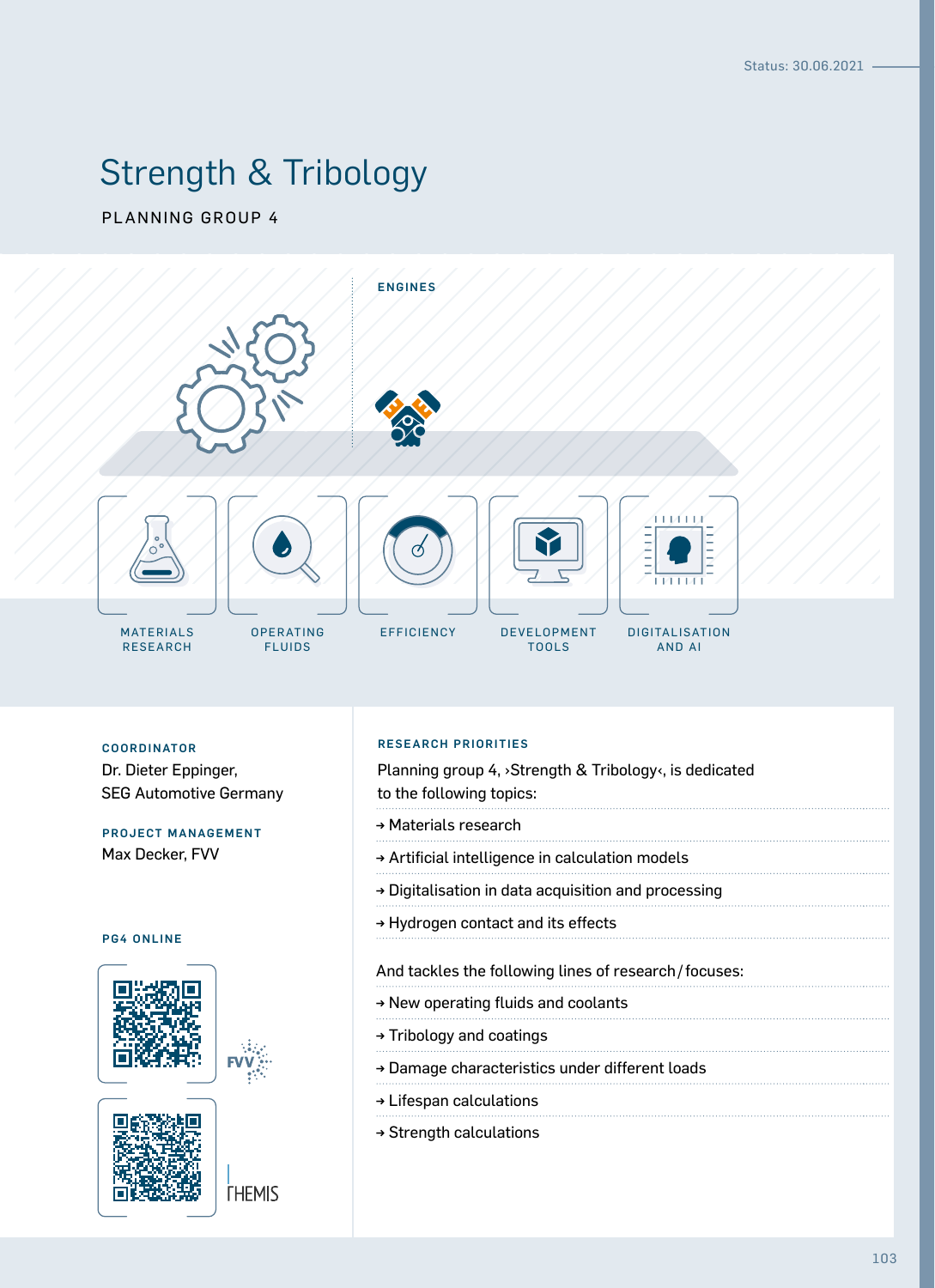# PG 4 | RESEARCH PROJECTS



# NO TITLE // FUNDING ORGANISATION // DURATION PROJECT COORDINATOR

|      | <b>Planned projects</b>                                                                  |                                                                                                        |
|------|------------------------------------------------------------------------------------------|--------------------------------------------------------------------------------------------------------|
|      | M0119 Gaseous H <sub>2</sub> Inhibitors                                                  | Patrick Fayek, Robert Bosch<br>Angelika Schubert, Robert Bosch                                         |
|      | M0321 Dedicated Piston Bore Interface Layout for H <sub>2</sub> -ICEs                    | Dr. Mirko Plettenberg, AVL List                                                                        |
|      | <b>M0419</b> Corrosion Loads due to new Drive Concepts                                   | Regina Franke-Hörth, SEG<br><b>Automotive Germany</b>                                                  |
|      | <b>M0420</b> Base Engine Components for H <sub>2</sub> ICEs                              | Dr. Daniel Hrdina, MAHLE International                                                                 |
|      | M0519 TMF Al-additiv // BMWi/AiF                                                         | Dr. Florian Rödl, Porsche                                                                              |
|      | M0520 Machine Learning - ΜLμσ // BMWi/AiF                                                | Dr. Michael Berg, IAV                                                                                  |
|      | M0618 Oil Circuit and Tribosystems of Hybrid Engines with Water Injection<br>// FVV-EM   | Dr. Peter Berlet, IAVF Antriebstechnik                                                                 |
|      | <b>M0819</b> Fatigue Characterisation of Copper                                          | Christoph Germann, SEG<br><b>Automotive Germany</b>                                                    |
|      | M1220 Additively Manufactured High-pressure Components // BMWi/AiF                       | Stefan Zimmermann, Woodward L'Orange<br>Dr. Wolfgang Scheibe, Heinzmann                                |
|      | M1420 Rheology of Novel Unconventional Fluids                                            | Klaus Meyer, Robert Bosch                                                                              |
|      | <b>M1819</b> Wear Prediction and Wear Simulation                                         | Dr. Martina Weise, IAV                                                                                 |
|      | M2315 VALOEKO // BMBF                                                                    | Dr. Arnim Robota, Federal-Mogul<br><b>Burscheid</b>                                                    |
|      | <b>Ongoing projects</b>                                                                  |                                                                                                        |
| 1377 | Shaft Bores // BMWi/AiF // 01-11-2019 to 28-02-2022                                      | <b>Stefan Roth, MAN Energy Solutions</b>                                                               |
| 1379 | Tribomaps Friction Enhancing Laser Structures // BMWi/AiF<br>// 01-12-2019 to 31-05-2022 | Dr. Anton Stich, AUDI                                                                                  |
| 1393 | Fretting Fatigue Strength Assessment // BMWi/AiF<br>// 01-01-2020 to 31-03-2022          | Dr. Reiner Böschen, Rolls-Royce Solutions                                                              |
| 1396 | Fuel Oil Flow Measurement // CORNET // 01-01-2020 to 31-12-2021                          | Motoichi Murakami, Toyota Motor<br>Corporation<br>Dr. Marcus Gohl, APL<br>Automobil-Prüftechnik Landau |
| 1402 | Exhaust Gas Effected Tribosystems // BMWi/AiF<br>// 01-06-2020 to 30-11-2022             | Dr. Heiko Haase, Rolls-Royce Solutions                                                                 |
| 1404 | Simulation Damage Characteristics - Validation Tests and Lifetime                        | Jan Becker, Porsche                                                                                    |